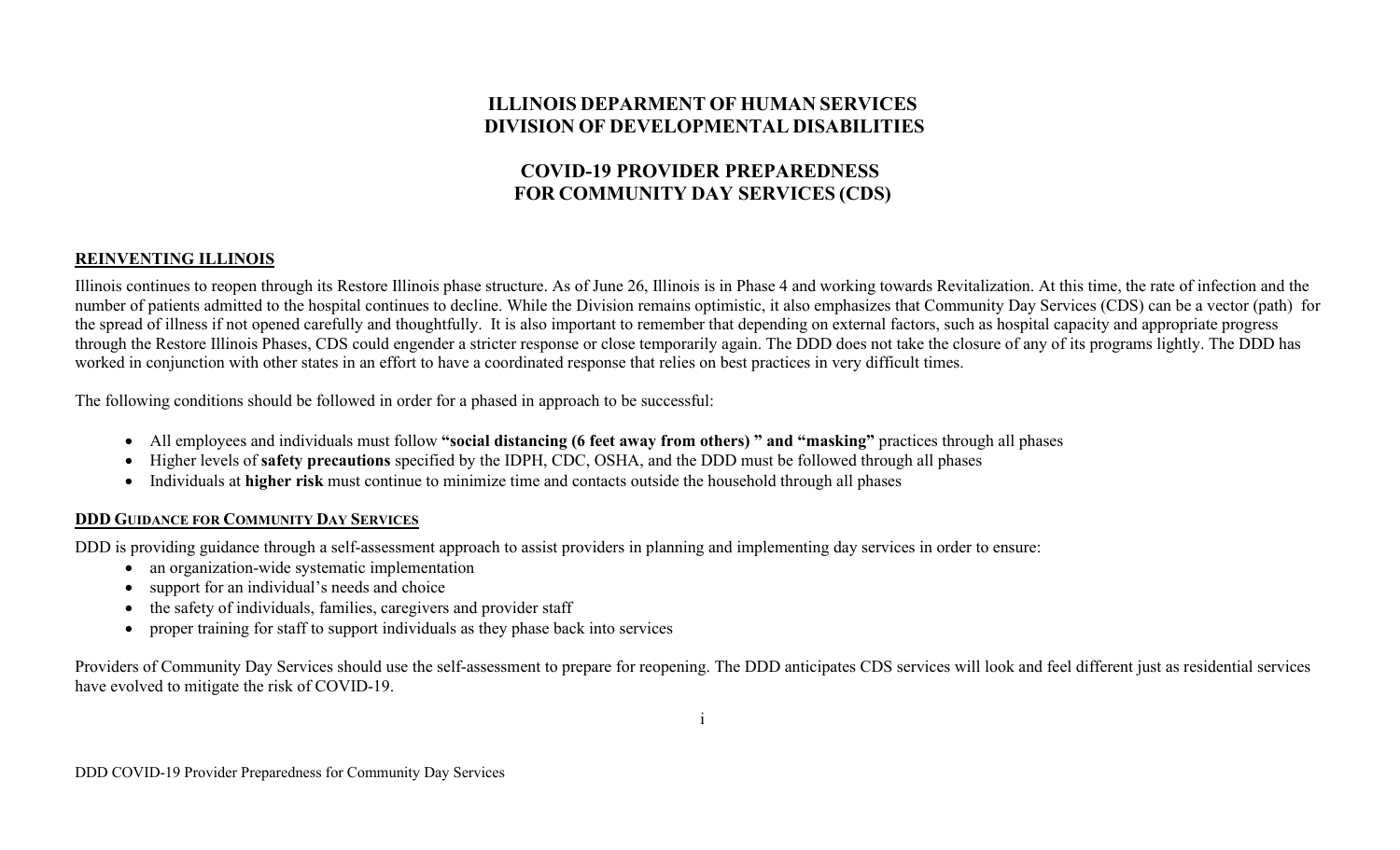This guidance should not be construed as legal advice, as a provider you should consult your legal counsel as necessary.

## **IMPORTANT CONSIDERATIONS**

## *Not everyone will come back to services at the same time.*

Individuals may choose to continue At-Home Day Program. It is important to work closely with individuals, guardians (as applicable) families and ISCs to have conversations about what individuals want as they transition back into their day program. The DDD encourages providers to use the "COVID-19 Risk Benefit Discussion Tool".

Programmatic considerations that will affect whether or not an individual returns to CDS should include individuals, guardians and families' comfort with returning, their changes in preferences, the level of risk for the individual, staffing levels, transportation considerations, ability to tolerate Personal Protective Equipment (PPE) and the CDS provider's and physical site's ability to accommodate social distancing.

## *Being knowledgeable about risk and adhering changing guidance is critical.*

Knowing current guidance is important. Information from Federal, State, and County organizations should be continuously monitored, and updates should be incorporated into your agency's plan.

- o Resources from the Illinois Department of Public Health can be found at: <https://dph.illinois.gov/covid19>
- o The Centers for Disease Control and Prevention (CDC) Coronavirus site is: [https://www.cdc.gov/coronavirus/2019-ncov/index.html.](https://www.cdc.gov/coronavirus/2019-ncov/index.html) The CDC advises that based on currently available information and clinical expertise, **older adults and people of any age who have serious underlying medical conditions** might be at higher risk for severe illness from COVID-19.
- o CDC has recently released COVID-19 guidance with a primary focus on family members and caregivers who support people with developmental disabilities.
- o CDC further describes people with disabilities who might be at increased risk of becoming infected or having unrecognized illness.
- o Please use the links below to inform your practices:
	- o [Guidance for Direct Service Providers](https://urldefense.com/v3/__https:/www.cdc.gov/coronavirus/2019-ncov/hcp/direct-service-providers.html__;!!LIYSdFfckKA!gQ1r8hPFVGeLd0TQbie3K12QdSj5fexqUyCU2wb_5W4Npa583iv9EPxrMxpsqwefW7s_idCU$)
	- [Guidance for Group Homes for Individuals with Disabilities](https://urldefense.com/v3/__https:/www.cdc.gov/coronavirus/2019-ncov/community/group-homes.html__;!!LIYSdFfckKA!gQ1r8hPFVGeLd0TQbie3K12QdSj5fexqUyCU2wb_5W4Npa583iv9EPxrMxpsqwefW8bQb8G-$)
	- [Guidance for Direct Service Providers, Caregivers, Parents, and People with Developmental and Behavioral Disorders](https://urldefense.com/v3/__https:/www.cdc.gov/coronavirus/2019-ncov/hcp/developmental-behavioral-disorders.html__;!!LIYSdFfckKA!gQ1r8hPFVGeLd0TQbie3K12QdSj5fexqUyCU2wb_5W4Npa583iv9EPxrMxpsqwefW8LSouth$)
	- o [People with Developmental and Behavioral Disorders](https://urldefense.com/v3/__https:/www.cdc.gov/coronavirus/2019-ncov/need-extra-precautions/people-with-developmental-behavioral-disabilities.html__;!!LIYSdFfckKA!gQ1r8hPFVGeLd0TQbie3K12QdSj5fexqUyCU2wb_5W4Npa583iv9EPxrMxpsqwefW3Nx2lUl$)
	- o [Guidance for People Who Need Extra Precautions](https://www.cdc.gov/coronavirus/2019-ncov/need-extra-precautions/people-with-disabilities.html)

## *Providers may need to adapt the checklist to meet the individualized needs and circumstances of their programs and settings.*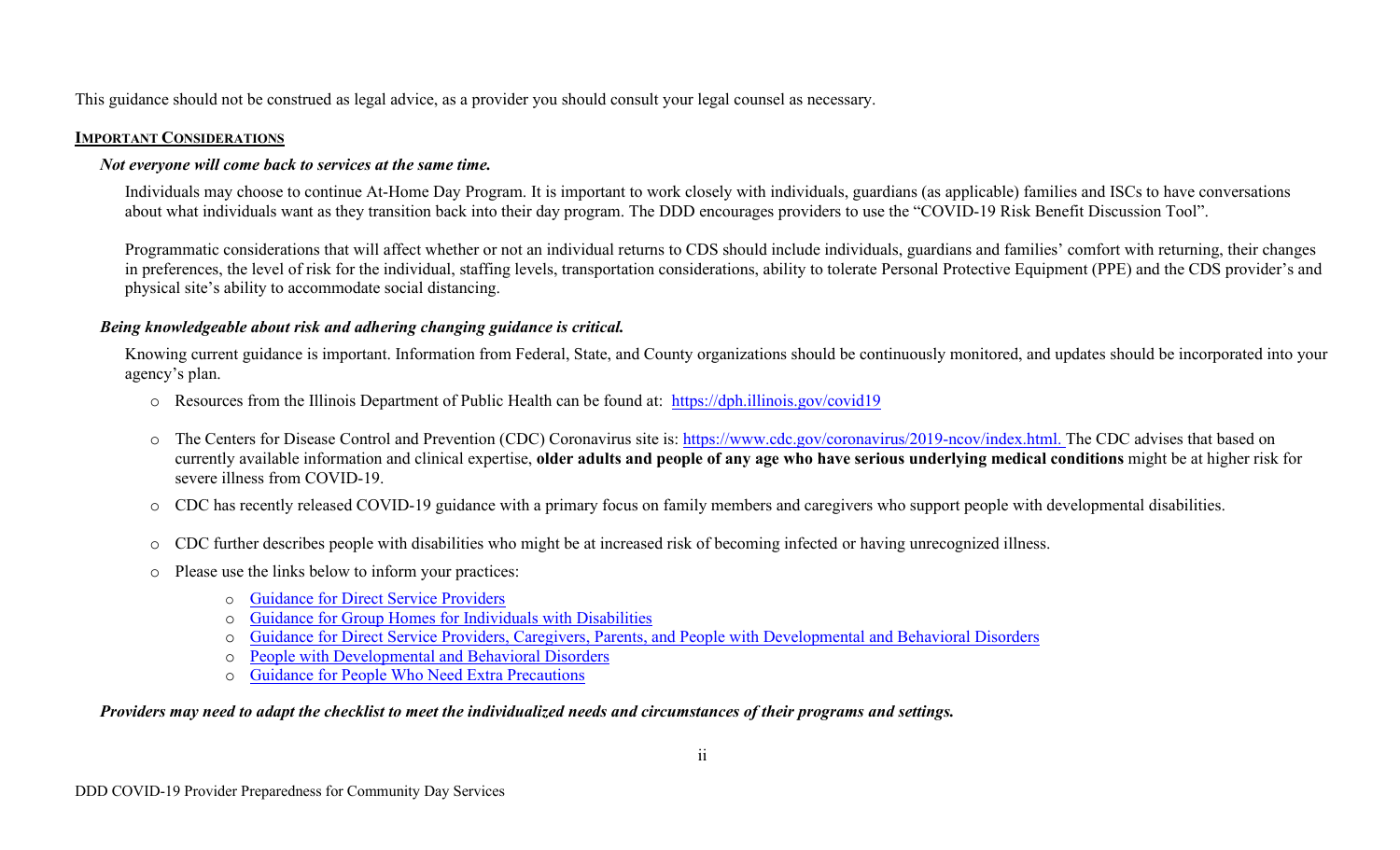In addition, providers who support individuals in community settings may have additional guidelines to follow and incorporate, as Federal, State and County guidance change.

# *Providers are responsible for implementing standards and safeguards to help protect individuals' health and safety.*

This tool is informed by the work of the State of Hawaii, Developmental Disabilities Division.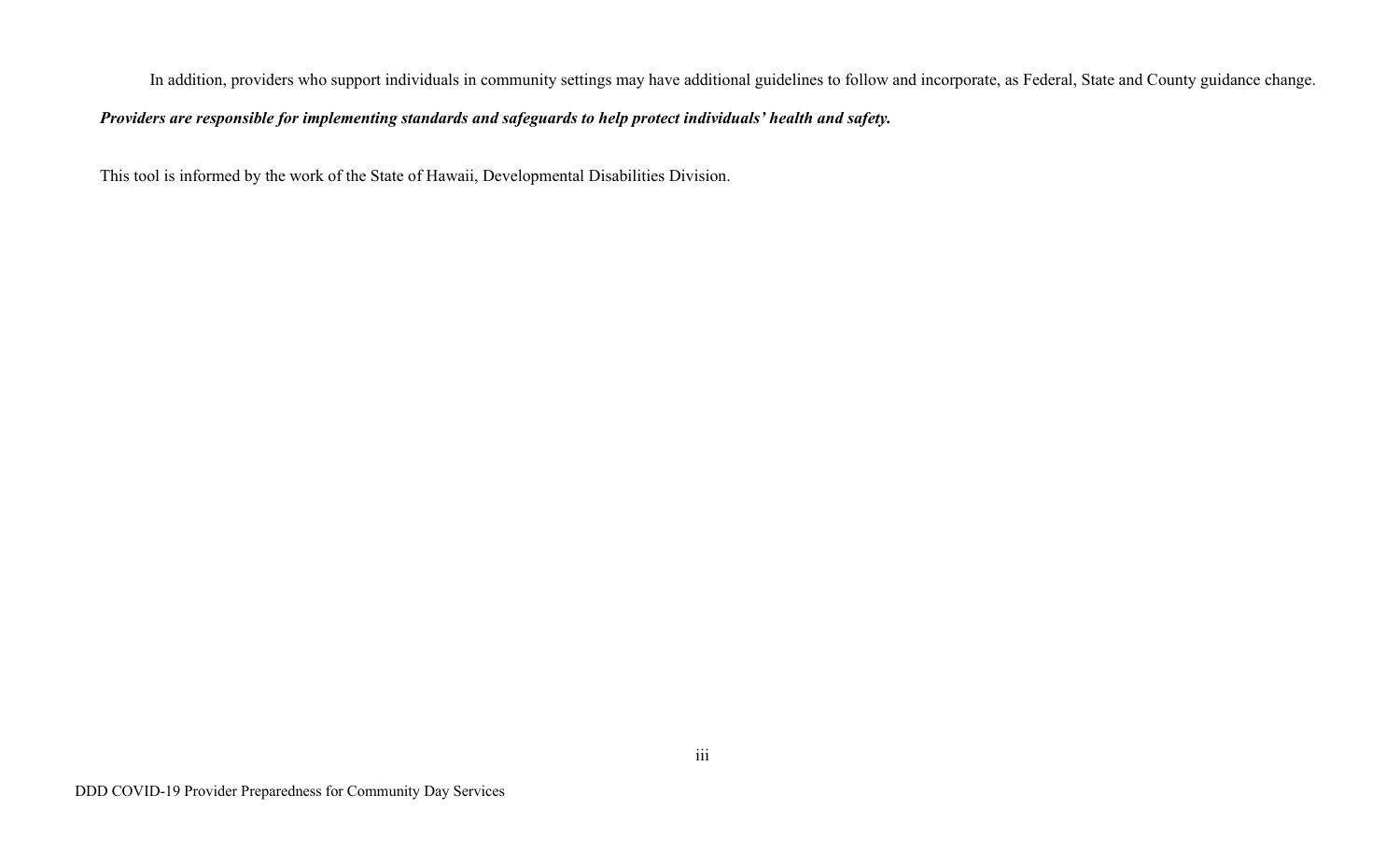# **COVID-19 PROVIDER SELF-ASSESSMENT PREPAREDNESS TOOL**

### **INSTRUCTIONS:**

- 1. All providers of Community Day Services (31U, 31C) must complete the self-assessment for each site they operate (by distinct address).
- 2. Read each statement carefully. Check or click the box that best describes the status of each "Item" as it relates to your preparation for phasing in the reopening or resuming of CDS.
- 3. Use the "Strategies and Supporting Documents" column to briefly describe or list strategies and include the titles of supporting documents, such as policies and procedures and documentation of training. Supporting documents demonstrate how your agency is addressing each item, include clear procedures for staff training, and frame how the agency will deliver services in a way that ensures consistent implementation and management.
- 4. The "Notes/Questions for Agency Use" column is optional.
- 5. Questions and/or technical assistance may be requested by email to DHS.BQM[@illinois.gov.](mailto:DHS.BQM@illinois.gov)
- 6. Providers should submit their completed self-assessment tool after all sections have been marked complete to DHS.BQM[@illinois.gov.](mailto:DHS.BQM@illinois.gov)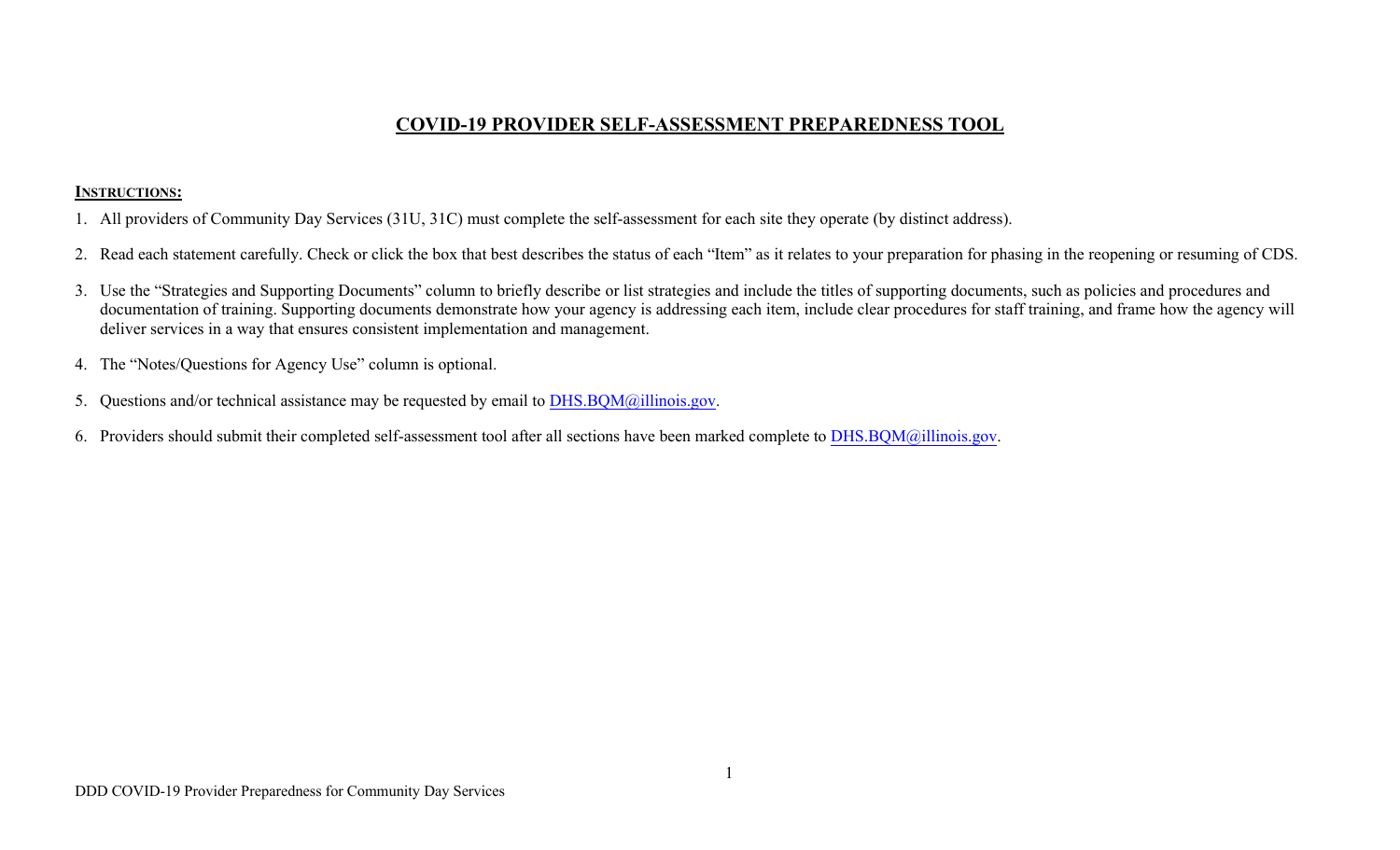| <b>PROVIDER INFORMATION</b>        |  |                                             |                          |  |  |  |  |  |  |
|------------------------------------|--|---------------------------------------------|--------------------------|--|--|--|--|--|--|
| Provider Name:                     |  | Services Covered (check all that<br>apply): | $\Box$ 31U<br>$\Box$ 31C |  |  |  |  |  |  |
| Provider address and phone number: |  | Site address and phone number:              |                          |  |  |  |  |  |  |
| Name of Person Completing Form:    |  | Date Completed:                             |                          |  |  |  |  |  |  |

# **PLAN AND PREPARE**

## *Emergency Preparedness*

*Providers must maintain a current written COVID-19 (CV) Preparedness Plan that addresses agency protocols for responding to operating during COVID-19. The CV Preparedness Plan and agency procedures must adhere to current Federal, State and County mandates, guidelines and advisories and help ensure the safety of individuals, staff and the community. The CV Preparedness Plan must include, at a minimum, the following Core Elements: Transportation, Preventing the Spread of Infection (Screening, Social Distancing, and Infection Control), Person-Centered Planning, Training and Support, and Community-Based Services.* 

| Item                                                                                                                                                                                                                                                                                                                                             | Completed | In<br><b>Progress</b> | <b>Not</b><br><b>Started</b> | N/A | <b>Strategies and Supporting Document(s)</b> | <b>Notes/Questions for Agency Use</b> |
|--------------------------------------------------------------------------------------------------------------------------------------------------------------------------------------------------------------------------------------------------------------------------------------------------------------------------------------------------|-----------|-----------------------|------------------------------|-----|----------------------------------------------|---------------------------------------|
| 1. COVID-19 specific procedures are incorporated<br>into our agency's CV Preparedness Plan.                                                                                                                                                                                                                                                      |           |                       |                              |     |                                              |                                       |
| Address the following:<br>Communications (e.g. phone trees, signs)<br>Visitor policy<br>General operational protocols<br>Timelines and persons responsible for<br>implementing and reviewing the CV plan<br>Delivering services in facility and community<br>settings<br>Quality assurance<br>Other relevant procedures identified by the agency |           |                       |                              |     |                                              |                                       |
| 2. Federal, State, and County public health advisories<br>for COVID-19 have been reviewed and<br>incorporated into our agency's CV Preparedness<br>Plan.                                                                                                                                                                                         |           |                       |                              |     |                                              |                                       |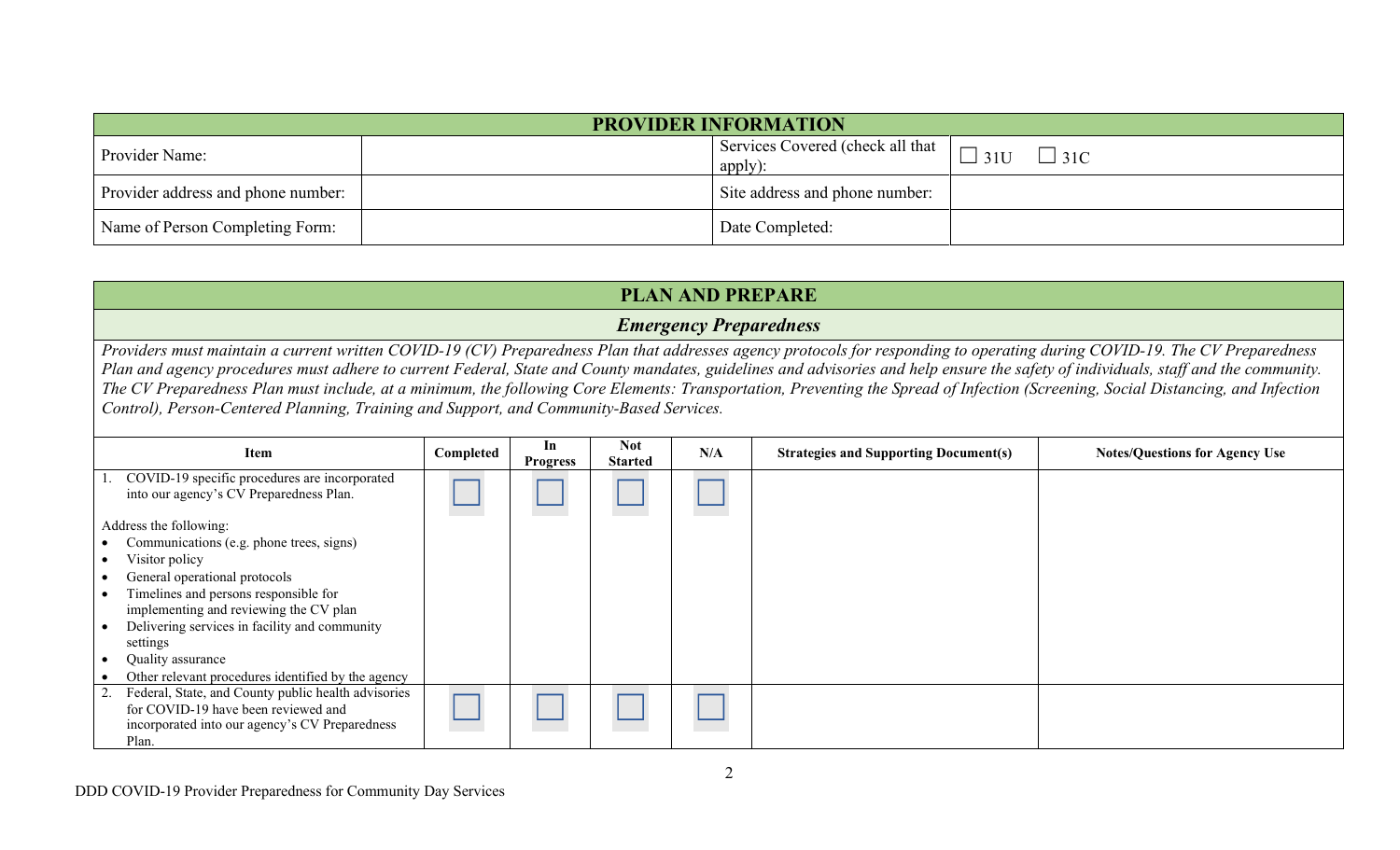| Item                                                                                                                                                                                                                                                                                                    | Completed | In<br><b>Progress</b> | <b>Not</b><br><b>Started</b> | N/A | <b>Strategies and Supporting Document(s)</b> | <b>Notes/Questions for Agency Use</b> |
|---------------------------------------------------------------------------------------------------------------------------------------------------------------------------------------------------------------------------------------------------------------------------------------------------------|-----------|-----------------------|------------------------------|-----|----------------------------------------------|---------------------------------------|
| Who is responsible for checking and/or addressing<br>3.<br>updated health advisories?<br>4. What is the agency's plan to update the CV<br>Preparedness Plan, if necessary?<br>5. How will unexpected suspension of services, if it<br>becomes necessary, be communicated with<br>individuals and staff? |           |                       |                              |     |                                              |                                       |
| Address the following:<br>Ensuring the plan will continue to be updated to<br>reflect current information from resources, such as<br>executive proclamations and public health<br>advisories.                                                                                                           |           |                       |                              |     |                                              |                                       |
| For more information, see<br>https://www.cdc.gov/coronavirus/2019-ncov/index.html<br>https://www.osha.gov/COVID-19<br>https://www.osha.gov/Publications/OSHA3990.pdf<br>https://www.dhs.state.il.us/page.aspx?item=123451                                                                               |           |                       |                              |     |                                              |                                       |
| 6. Our agency's CV Preparedness Plan is available to<br>staff, guardians, families/individuals, stakeholders<br>and surveyors.                                                                                                                                                                          |           |                       |                              |     |                                              |                                       |
| Our agency's CV Preparedness Plan addresses how<br>to access resources if there is an individual or staff<br>who is suspected to have COVID-19.                                                                                                                                                         |           |                       |                              |     |                                              |                                       |
| Information on COVID-19 resources can be found at:<br>https://dph.illinois.gov/topics-services/diseases-and-<br>conditions/diseases-a-z-list/coronavirus/symptoms-<br>treatment                                                                                                                         |           |                       |                              |     |                                              |                                       |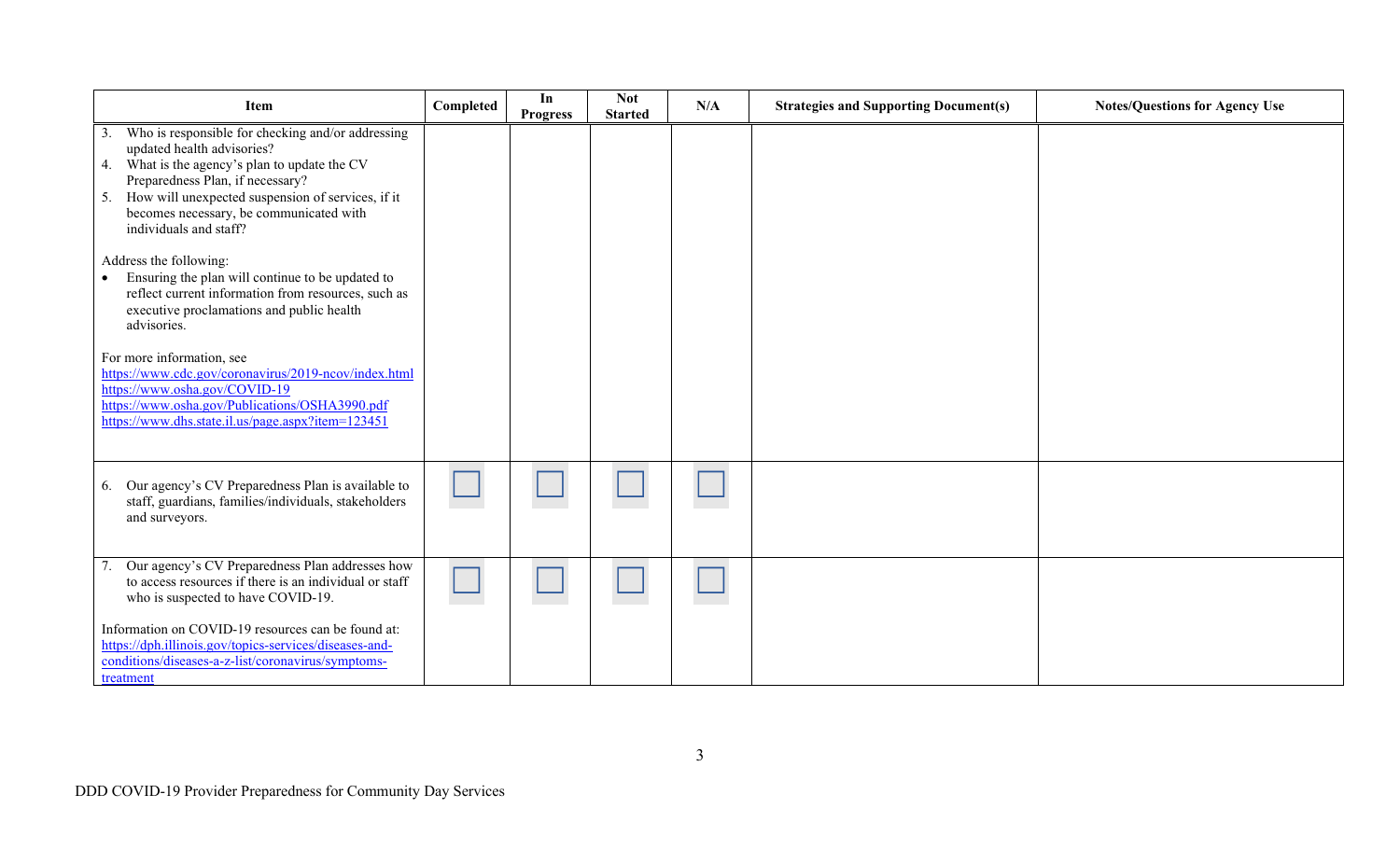| Item                                                                                                                                                                                                                                                                                                        | Completed | In<br><b>Progress</b> | <b>Not</b><br><b>Started</b> | N/A | <b>Strategies and Supporting Document(s)</b> | <b>Notes/Questions for Agency Use</b> |
|-------------------------------------------------------------------------------------------------------------------------------------------------------------------------------------------------------------------------------------------------------------------------------------------------------------|-----------|-----------------------|------------------------------|-----|----------------------------------------------|---------------------------------------|
| The following staff have been assigned to<br>8.<br>communicate information with staff, individuals,<br>and their families/guardians/caregivers regarding<br>operational protocols, health and safety, and<br>updates to workplace preparedness strategies.<br>Insert names, titles, or contact information: |           |                       |                              |     |                                              |                                       |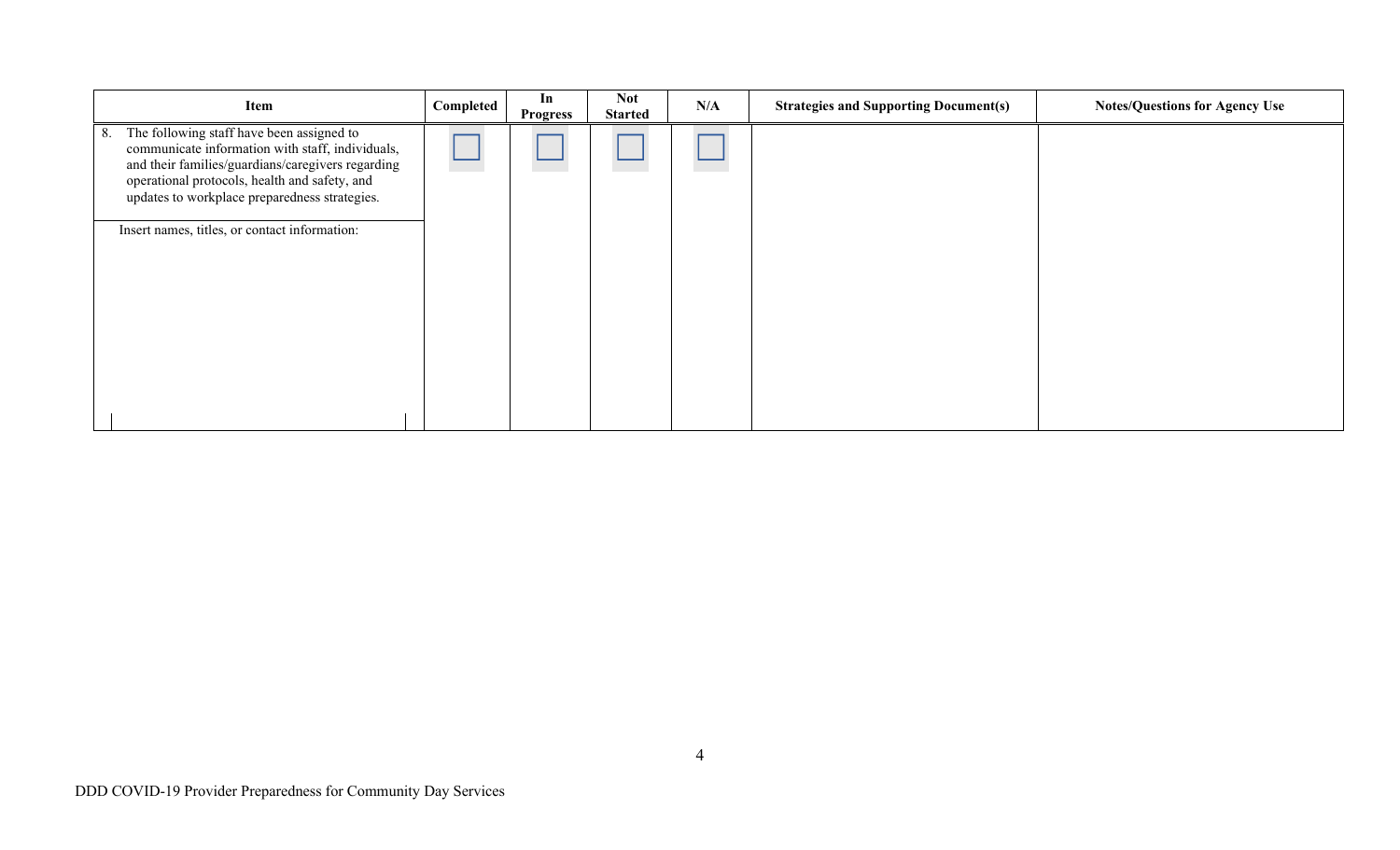| <b>Transportation</b>                                                                                                                                                                                                                                                                                                                                                                  |           |                       |                              |     |                                              |                                       |  |  |  |
|----------------------------------------------------------------------------------------------------------------------------------------------------------------------------------------------------------------------------------------------------------------------------------------------------------------------------------------------------------------------------------------|-----------|-----------------------|------------------------------|-----|----------------------------------------------|---------------------------------------|--|--|--|
| Individuals often depend on provider supports to assist with their transportation needs to attend facility-based activities and engage in activities in the community. It is important to<br>carefully assess the changes needed to ensure transportation can be delivered in ways that keep individuals, staff and the community safe and minimize the potential spread of infection. |           |                       |                              |     |                                              |                                       |  |  |  |
| <b>Item</b>                                                                                                                                                                                                                                                                                                                                                                            | Completed | In<br><b>Progress</b> | <b>Not</b><br><b>Started</b> | N/A | <b>Strategies and Supporting Document(s)</b> | <b>Notes/Questions for Agency Use</b> |  |  |  |
| Our agency has completed an assessment and<br>identified strategies to ensure social distancing and<br>infection control during transportation when using<br>agency vehicles or staff personal vehicles.                                                                                                                                                                               |           |                       |                              |     |                                              |                                       |  |  |  |
| Address the following:<br>Evaluating individuals BEFORE entering                                                                                                                                                                                                                                                                                                                       |           |                       |                              |     |                                              |                                       |  |  |  |
| transportation vehicles or accessing the CDS site.<br>Scheduling and/or route changes, such as limiting                                                                                                                                                                                                                                                                                |           |                       |                              |     |                                              |                                       |  |  |  |
| number of vehicle occupants, staggering arrival and<br>departure times, etc.                                                                                                                                                                                                                                                                                                           |           |                       |                              |     |                                              |                                       |  |  |  |
| Encouraging a cohort model so individuals who live<br>in the same home also receive programming<br>together                                                                                                                                                                                                                                                                            |           |                       |                              |     |                                              |                                       |  |  |  |
| Pick-up and drop-off location and procedures                                                                                                                                                                                                                                                                                                                                           |           |                       |                              |     |                                              |                                       |  |  |  |
| Procedures to maintain social distancing and limit<br>contact during loading and unloading                                                                                                                                                                                                                                                                                             |           |                       |                              |     |                                              |                                       |  |  |  |
| Individuals who use a wheelchair or other device                                                                                                                                                                                                                                                                                                                                       |           |                       |                              |     |                                              |                                       |  |  |  |
| Our agency has developed a plan to ensure<br>2.<br>individuals are socially distant when transporting to<br>and from an activity in the community                                                                                                                                                                                                                                      |           |                       |                              |     |                                              |                                       |  |  |  |
| Address the following:<br>Individuals from the same home can transport<br>together                                                                                                                                                                                                                                                                                                     |           |                       |                              |     |                                              |                                       |  |  |  |
| Individuals should not sit directly next to someone<br>who does not live in their home<br>Individuals should sit in alternating rows when                                                                                                                                                                                                                                              |           |                       |                              |     |                                              |                                       |  |  |  |
| possible                                                                                                                                                                                                                                                                                                                                                                               |           |                       |                              |     |                                              |                                       |  |  |  |
|                                                                                                                                                                                                                                                                                                                                                                                        |           |                       |                              |     |                                              |                                       |  |  |  |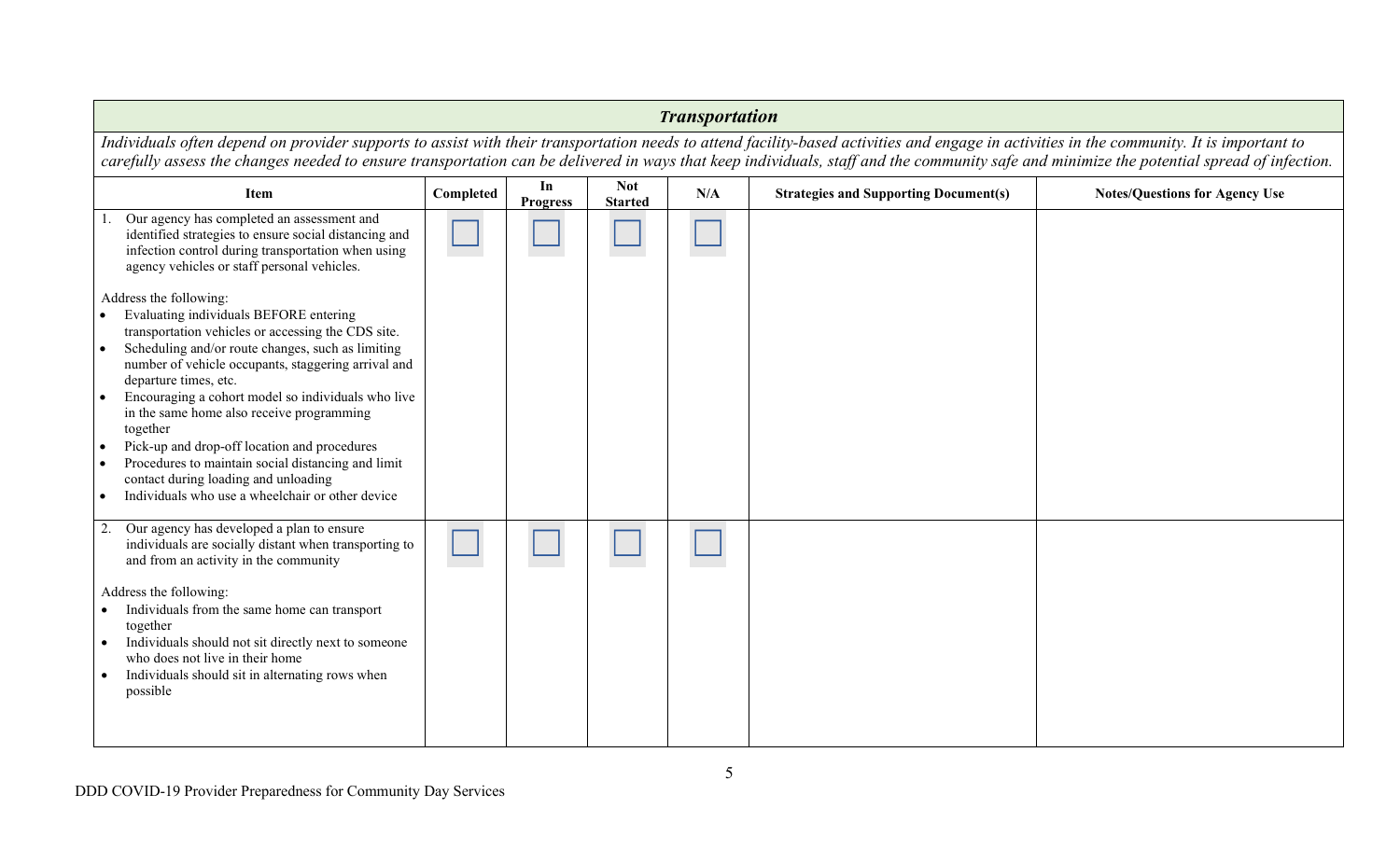| Item | Completed | 1n<br><b>Progress</b> | <b>Not</b><br><b>Started</b> | N/A | <b>Strategies and Supporting Document(s)</b> | <b>Notes/Questions for Agency Use</b> |
|------|-----------|-----------------------|------------------------------|-----|----------------------------------------------|---------------------------------------|
|      |           |                       |                              |     |                                              |                                       |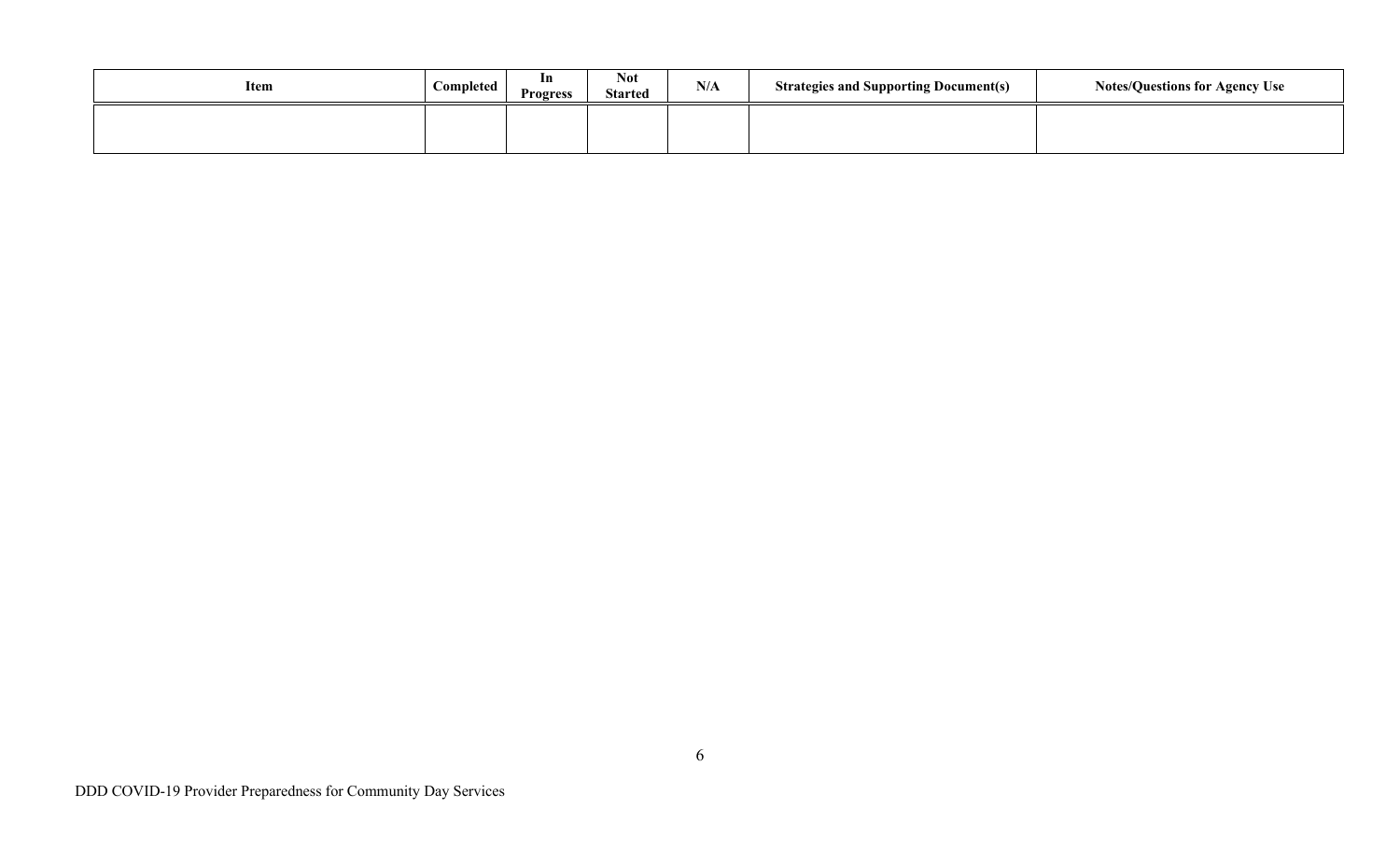| Item                                                                                                                                          | Completed | In<br><b>Progress</b> | <b>Not</b><br><b>Started</b> | N/A | <b>Strategies and Supporting Document(s)</b> | <b>Notes/Questions for Agency Use</b> |
|-----------------------------------------------------------------------------------------------------------------------------------------------|-----------|-----------------------|------------------------------|-----|----------------------------------------------|---------------------------------------|
| Our agency has a written procedure for staff to<br>3.<br>follow when transporting individuals.                                                |           |                       |                              |     |                                              |                                       |
| Address the following:                                                                                                                        |           |                       |                              |     |                                              |                                       |
| Use of PPE, such as face coverings and/or gloves                                                                                              |           |                       |                              |     |                                              |                                       |
| Health checks before individuals get in the vehicle<br>at pick-up and before departure                                                        |           |                       |                              |     |                                              |                                       |
| What to do if a participant appears to have                                                                                                   |           |                       |                              |     |                                              |                                       |
| symptoms of illness at pick-up                                                                                                                |           |                       |                              |     |                                              |                                       |
| Our agency has a written procedure for proper<br>4.<br>cleaning and disinfecting of vehicles used to<br>transport individuals.                |           |                       |                              |     |                                              |                                       |
| Address the following:                                                                                                                        |           |                       |                              |     |                                              |                                       |
| Keeping a supply of cleaning supplies, hand<br>sanitizer and PPE available for the driver and<br>agency staff to take with them on every trip |           |                       |                              |     |                                              |                                       |
| Cleaning high touch surfaces after each use, such as<br>door handles, seat bars/belts, window control<br>buttons, steering wheel, etc.        |           |                       |                              |     |                                              |                                       |
| Protocol and schedule for routine vehicle cleaning<br>after each use                                                                          |           |                       |                              |     |                                              |                                       |
| Protocol for deep cleaning after transporting                                                                                                 |           |                       |                              |     |                                              |                                       |
| someone who was sick or symptomatic                                                                                                           |           |                       |                              |     |                                              |                                       |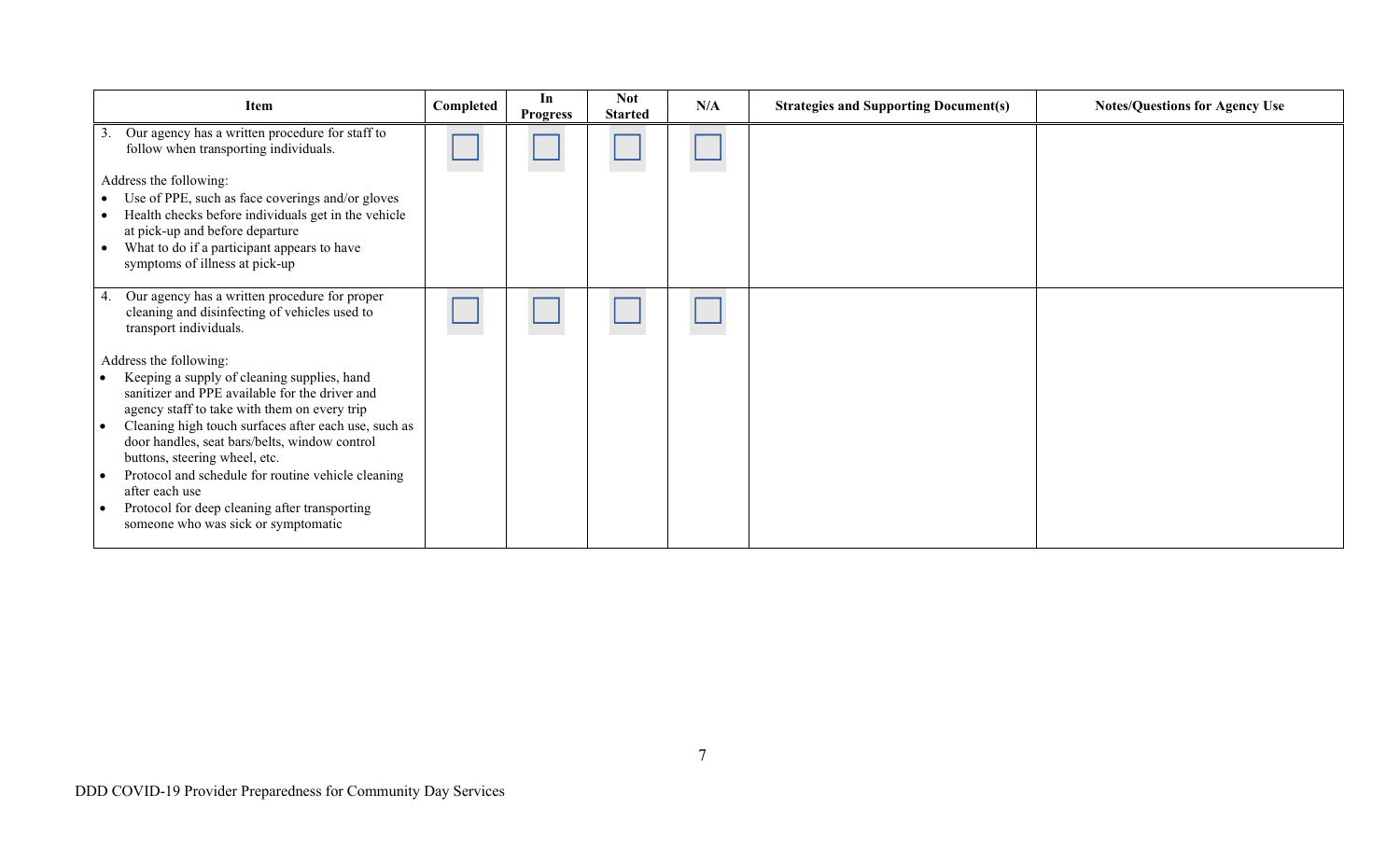# *Preventing the Spread of Infection*

*COVID-19 spreads mainly among individuals within close contact of one another for prolonged periods of time and when droplets from an infected person are launched into the air and/or onto surfaces. It is important to assess the setting(s) and changes needed to implement proper screening, social distancing, hand hygiene, face coverings, cleaning and disinfecting to reduce the risk of exposure and limit the spread of infection. The guidance in this section applies recommendations by public health experts to assure health and safety in our community.* 

| <b>Screening</b>                                                                                                                                                                                                                                                                                                                                                                                                                                                                                                                                                                     |           |                       |                              |     |                                              |                                       |  |  |
|--------------------------------------------------------------------------------------------------------------------------------------------------------------------------------------------------------------------------------------------------------------------------------------------------------------------------------------------------------------------------------------------------------------------------------------------------------------------------------------------------------------------------------------------------------------------------------------|-----------|-----------------------|------------------------------|-----|----------------------------------------------|---------------------------------------|--|--|
| <b>Item</b>                                                                                                                                                                                                                                                                                                                                                                                                                                                                                                                                                                          | Completed | In<br><b>Progress</b> | <b>Not</b><br><b>Started</b> | N/A | <b>Strategies and Supporting Document(s)</b> | <b>Notes/Questions for Agency Use</b> |  |  |
| Our agency has a written procedure and designated<br>roles for screening everyone upon entering the<br>setting, including all staff, individuals, visitors, and<br>deliveries.                                                                                                                                                                                                                                                                                                                                                                                                       |           |                       |                              |     |                                              |                                       |  |  |
| Address the following:<br>Designating adequate space for screening<br>Posting signs at the entrance(s)<br>$\bullet$<br>Installing visual cues such as tape on floors to show<br>$\bullet$<br>appropriate social distance<br>Developing a process that includes a symptoms<br>$\bullet$<br>checklist, temperature check, hand sanitizer, sign-in<br>list, etc.<br>Developing criteria limiting visitors and deliveries<br>$\bullet$<br>Screening of visitors and deliveries<br>$\bullet$<br>Reminding people to stay home if sick, showing<br>$\bullet$<br>symptoms or known exposure |           |                       |                              |     |                                              |                                       |  |  |
| https://www.cdc.gov/coronavirus/2019-<br>ncov/hcp/infection-control.html<br>https://www.cdc.gov/coronavirus/2019-<br>ncov/hcp/infection-control-recommendations.html                                                                                                                                                                                                                                                                                                                                                                                                                 |           |                       |                              |     |                                              |                                       |  |  |
| Our agency has a written process to identify and<br>2.<br>safely support individuals or staff who become sick<br>with symptoms concerning infection during service<br>delivery.<br>Address the following:<br>Posting signs<br>Training staff and individuals<br>$\bullet$                                                                                                                                                                                                                                                                                                            |           |                       |                              |     |                                              |                                       |  |  |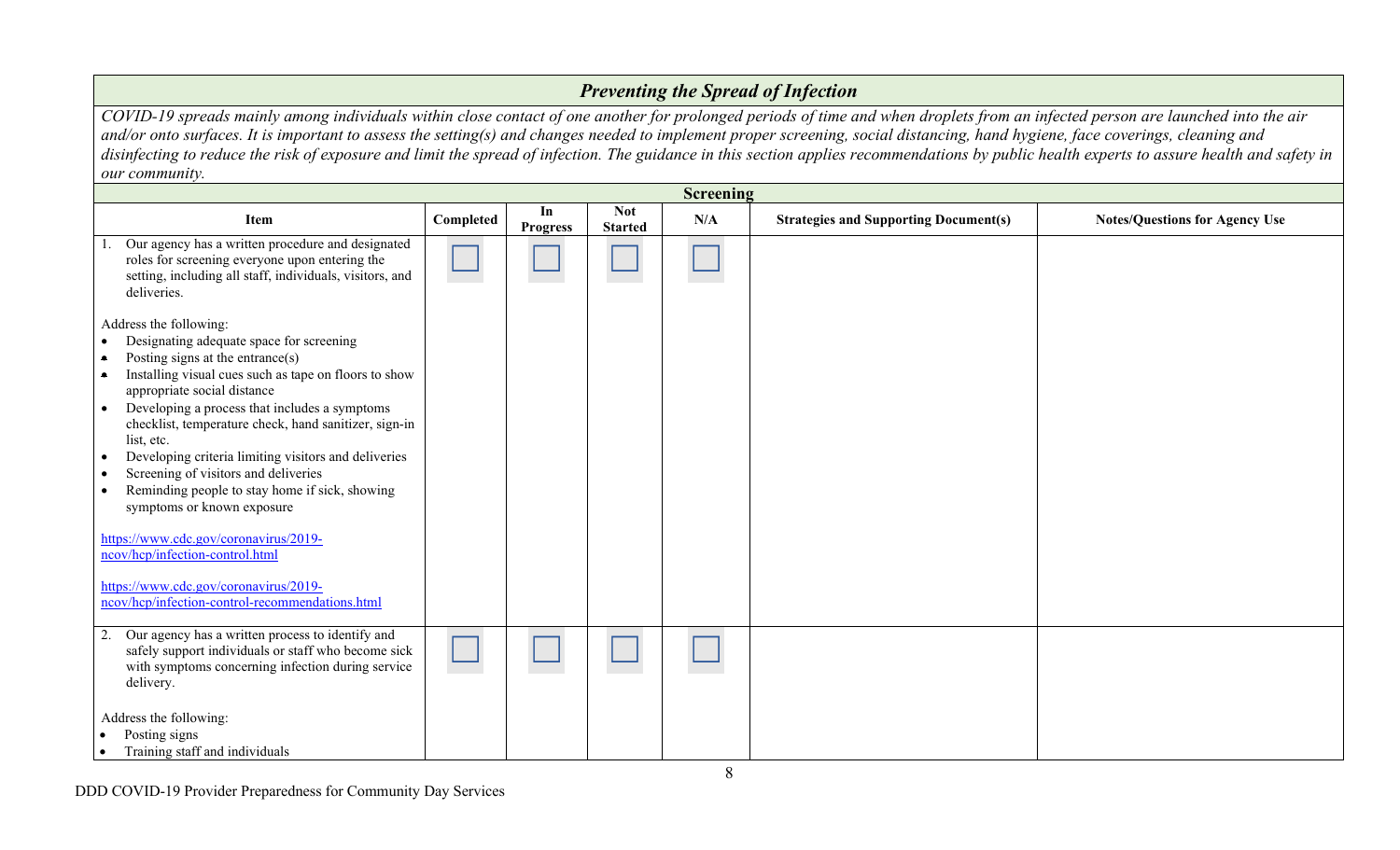| Item                                                                                                                                                                                                                                                                                                                                                                                                                                                                                                                                                | Completed | In<br><b>Progress</b> | <b>Not</b><br><b>Started</b> | N/A                      | <b>Strategies and Supporting Document(s)</b> | <b>Notes/Questions for Agency Use</b> |
|-----------------------------------------------------------------------------------------------------------------------------------------------------------------------------------------------------------------------------------------------------------------------------------------------------------------------------------------------------------------------------------------------------------------------------------------------------------------------------------------------------------------------------------------------------|-----------|-----------------------|------------------------------|--------------------------|----------------------------------------------|---------------------------------------|
| Establishing and communicating a pick-up policy                                                                                                                                                                                                                                                                                                                                                                                                                                                                                                     |           |                       |                              |                          |                                              |                                       |
| Our agency has designated an isolation room or<br>3.<br>area for people who become ill or symptomatic<br>while in our setting(s) and must await transfer to<br>another setting.                                                                                                                                                                                                                                                                                                                                                                     |           |                       |                              |                          |                                              |                                       |
| Address the following:<br>Designating space for isolation to prevent exposure<br>to others while awaiting transport to another setting<br>Infection control during the time the person is<br>$\bullet$<br>waiting to leave<br>Documenting individuals and staff who had close<br>contact, vehicle and rooms the person accessed<br>Planning for those who are ill or symptomatic to be<br>transported to an appropriate setting as soon as<br>possible                                                                                              |           |                       |                              |                          |                                              |                                       |
|                                                                                                                                                                                                                                                                                                                                                                                                                                                                                                                                                     |           |                       |                              | <b>Social Distancing</b> |                                              |                                       |
| Our agency has completed (or will complete) an<br>4.<br>assessment of activities and services delivered in<br>our setting(s) and strategies have been (or will be)<br>identified to meet social distancing guidelines                                                                                                                                                                                                                                                                                                                               |           |                       |                              |                          |                                              |                                       |
| Address the following:<br>Placement of furniture and other items to enforce<br>social distancing for staff and individuals.<br>Schedules for staff and individuals to limit the<br>number of social contacts<br>Providing extra support for individuals with limited<br>$\bullet$<br>mobility and language<br>Providing extra support for individuals who have<br>limited control of bodily fluids<br>Posting visual cues (e.g. signs, floor tape)<br>Monitoring common areas, restrooms, waiting areas<br>for transportation for social distancing |           |                       |                              |                          |                                              |                                       |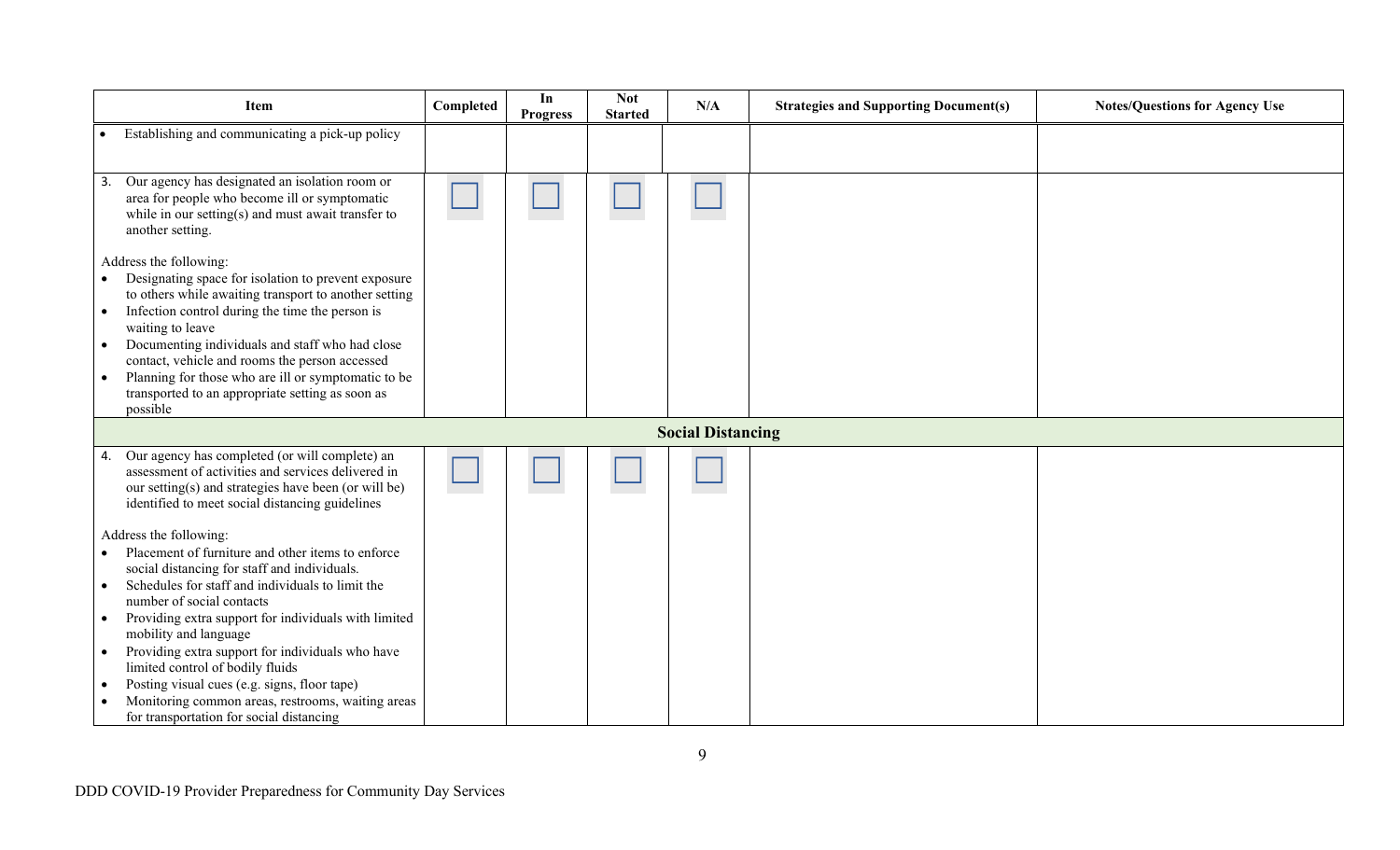| Item                                                                                                                                                                                                                                                                                                                                                                                                                                               | Completed | In<br><b>Progress</b> | <b>Not</b><br><b>Started</b> | N/A                      | <b>Strategies and Supporting Document(s)</b> | <b>Notes/Questions for Agency Use</b> |
|----------------------------------------------------------------------------------------------------------------------------------------------------------------------------------------------------------------------------------------------------------------------------------------------------------------------------------------------------------------------------------------------------------------------------------------------------|-----------|-----------------------|------------------------------|--------------------------|----------------------------------------------|---------------------------------------|
| Visual cue and processes to ensure distancing while<br>eating or taking breaks.<br>Installation of physical barriers as needed<br>$\bullet$<br>https://dceocovid19resources.com/restore-illinois/<br>5. Our agency has a plan for on-going training and                                                                                                                                                                                            |           |                       |                              |                          |                                              |                                       |
| support for staff and individuals to learn the<br>practice of social distancing.                                                                                                                                                                                                                                                                                                                                                                   |           |                       |                              |                          |                                              |                                       |
|                                                                                                                                                                                                                                                                                                                                                                                                                                                    |           |                       |                              | <b>Infection Control</b> |                                              |                                       |
| Our agency has a written procedure for proper hand<br>6.<br>hygiene and strategies have been identified to<br>ensure adherence to procedures.                                                                                                                                                                                                                                                                                                      |           |                       |                              |                          |                                              |                                       |
| Address the following:<br>Alcohol-based hand sanitizer available as<br>appropriate<br>Ensuring sinks are kept clean and well-stocked with<br>$\bullet$<br>soap and paper towels for hand washing<br>Posting signs throughout the setting highlighting<br>$\bullet$<br>good daily hygiene tips (e.g. washing hands,<br>properly covering when sneezing/coughing, and<br>avoiding touching eyes/nose/face)<br>Staff training<br>Maintaining supplies |           |                       |                              |                          |                                              |                                       |
| https://www.cdc.gov/coronavirus/2019-ncov/hcp/hand-<br>hygiene.html                                                                                                                                                                                                                                                                                                                                                                                |           |                       |                              |                          |                                              |                                       |
| Our agency has a written procedure for wearing<br>face coverings and gloves in alignment with CDC<br>guidelines and strategies have been identified to<br>ensure adherence to procedures.                                                                                                                                                                                                                                                          |           |                       |                              |                          |                                              |                                       |
| Address the following:<br>Availability of face coverings and gloves<br>$\bullet$<br>Assisting individuals to wear face coverings<br>$\bullet$<br>Posting signs<br>Staff training<br>$\bullet$                                                                                                                                                                                                                                                      |           |                       |                              |                          |                                              |                                       |

DDD COVID-19 Provider Preparedness for Community Day Services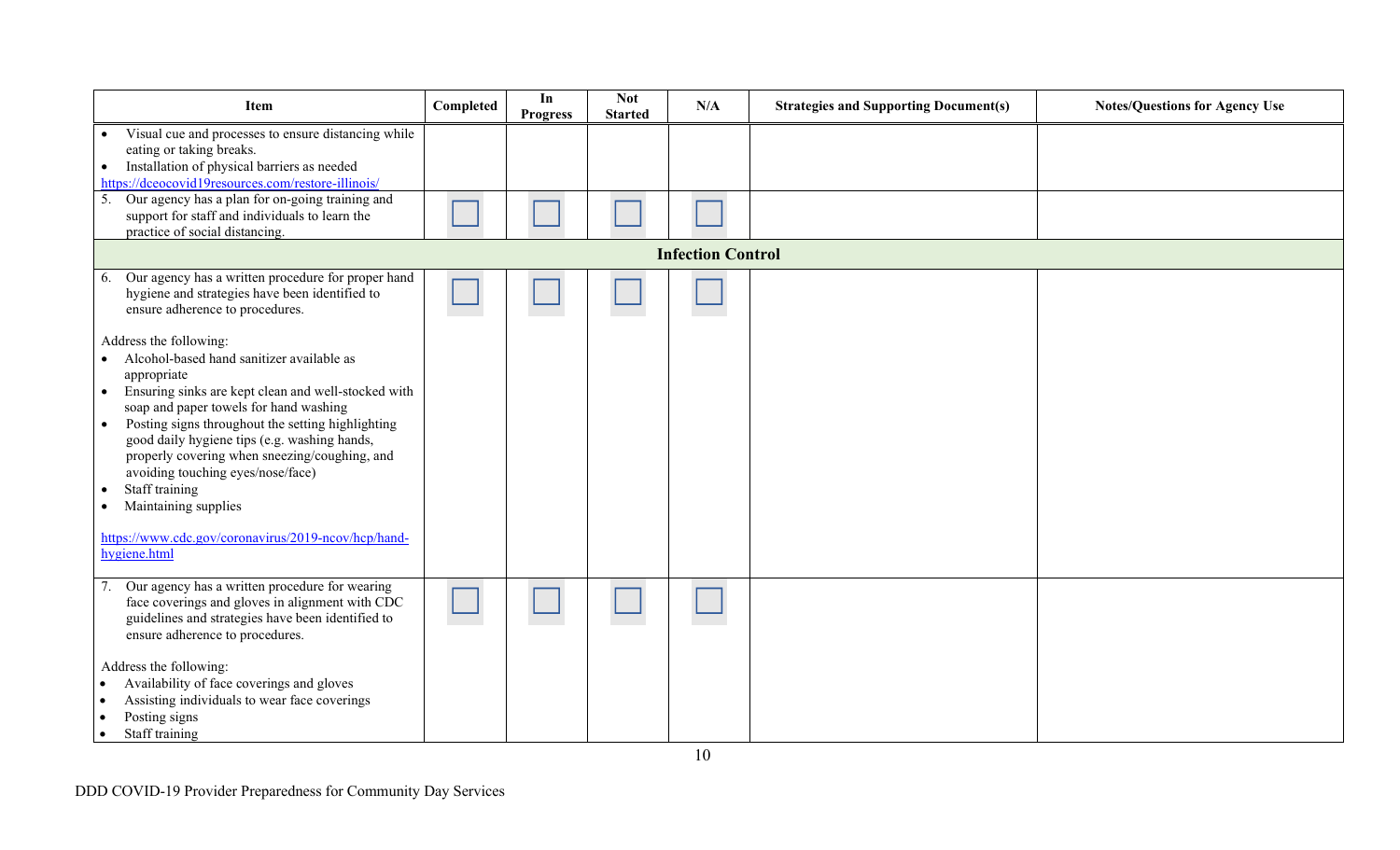| Item                                                                                                                                                                                                                                                                                                                                                                                                           | Completed | In<br><b>Progress</b> | <b>Not</b><br><b>Started</b> | N/A | <b>Strategies and Supporting Document(s)</b> | <b>Notes/Questions for Agency Use</b> |
|----------------------------------------------------------------------------------------------------------------------------------------------------------------------------------------------------------------------------------------------------------------------------------------------------------------------------------------------------------------------------------------------------------------|-----------|-----------------------|------------------------------|-----|----------------------------------------------|---------------------------------------|
| Maintaining supplies<br>$\bullet$<br>https://www.cdc.gov/coronavirus/2019-<br>ncov/downloads/DIY-cloth-face-covering-<br>instructions.pdf<br>https://www.cdc.gov/coronavirus/2019-ncov/prevent-<br>getting-sick/gloves.html                                                                                                                                                                                    |           |                       |                              |     |                                              |                                       |
| Our agency has a written procedure to ensure<br>8.<br>proper cleaning and disinfecting, particularly of<br>high-touch areas and items and strategies have been<br>identified to ensure adherence to procedures.<br>Examples of high-touch surfaces and objects<br>include doorknobs, tables/countertops, desks, light<br>switches, handles, phones, keyboards, toilets,<br>faucets, water fountains and sinks. |           |                       |                              |     |                                              |                                       |
| Recommend using EPA-approved disinfectants for<br>frequent cleaning of high-touch surfaces and shared<br>equipment. If EPA-approved products are not available,<br>follow CDC recommendation on how to prepare a<br>bleach solution.                                                                                                                                                                           |           |                       |                              |     |                                              |                                       |
| EPA-Approved Disinfectants:<br>https://www.epa.gov/pesticide-registration/list-n-<br>disinfectants-use-against-sars-cov-2                                                                                                                                                                                                                                                                                      |           |                       |                              |     |                                              |                                       |
| CDC Cleaning and Disinfection for Community<br>Facilities:<br>https://www.cdc.gov/coronavirus/2019-<br>ncov/community/organizations/cleaning-<br>disinfection.html                                                                                                                                                                                                                                             |           |                       |                              |     |                                              |                                       |
| Address the following:<br>Cleaning and disinfecting mobility and other<br>assistive devices (e.g. wheelchair handles, walkers,<br>etc.)                                                                                                                                                                                                                                                                        |           |                       |                              |     |                                              |                                       |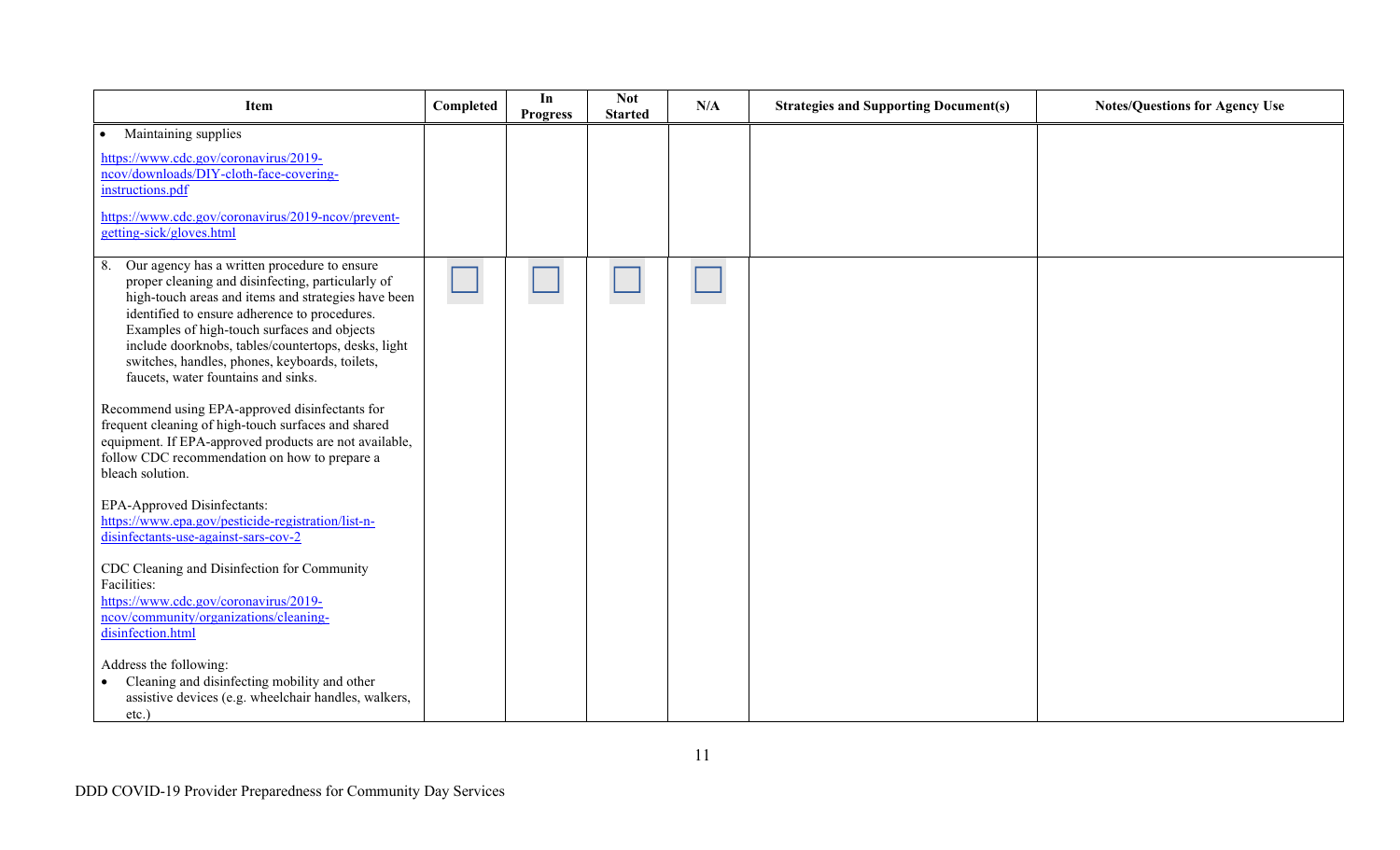| Item                                                                                                                                                                                                                                                                                                                                                                                                                                                                                                                                                                                                                                                                                                             | Completed | In<br><b>Progress</b> | <b>Not</b><br><b>Started</b> | N/A | <b>Strategies and Supporting Document(s)</b> | <b>Notes/Questions for Agency Use</b> |
|------------------------------------------------------------------------------------------------------------------------------------------------------------------------------------------------------------------------------------------------------------------------------------------------------------------------------------------------------------------------------------------------------------------------------------------------------------------------------------------------------------------------------------------------------------------------------------------------------------------------------------------------------------------------------------------------------------------|-----------|-----------------------|------------------------------|-----|----------------------------------------------|---------------------------------------|
| Removing non-essential items, for example,<br>removing soft, porous materials, such as area rugs<br>and seating, to reduce the challenges with cleaning<br>and disinfecting them<br>Removing clutter and non-essential items from flat<br>surfaces to allow for easier cleaning<br>Avoiding use of items that are not easily cleaned,<br>sanitized, or disinfected<br>Maintaining a cleaning schedule<br>Maintaining supply of cleaning and disinfecting<br>products                                                                                                                                                                                                                                             |           |                       |                              |     |                                              |                                       |
| Our agency has a plan and supplier for maintaining<br>an adequate supply of PPE (face coverings, gloves,<br>etc.) and other infection control supplies for staff<br>and individuals, when applicable.<br>Address the following:<br>Anticipating PPE and infection control supply needs<br>of staff and individuals<br>Designating staff to monitor and re-stock supply<br>$\bullet$<br>levels<br>Identifying minimum supply levels to trigger re-<br>order and re-supply<br>Identifying resources to purchase PPE and infection<br>control supplies<br>Sanitizing of re-useable PPE before re-use<br>$\bullet$<br>Training staff and individuals on use of PPE and<br>supplies in accordance with CDC guidelines |           |                       |                              |     |                                              |                                       |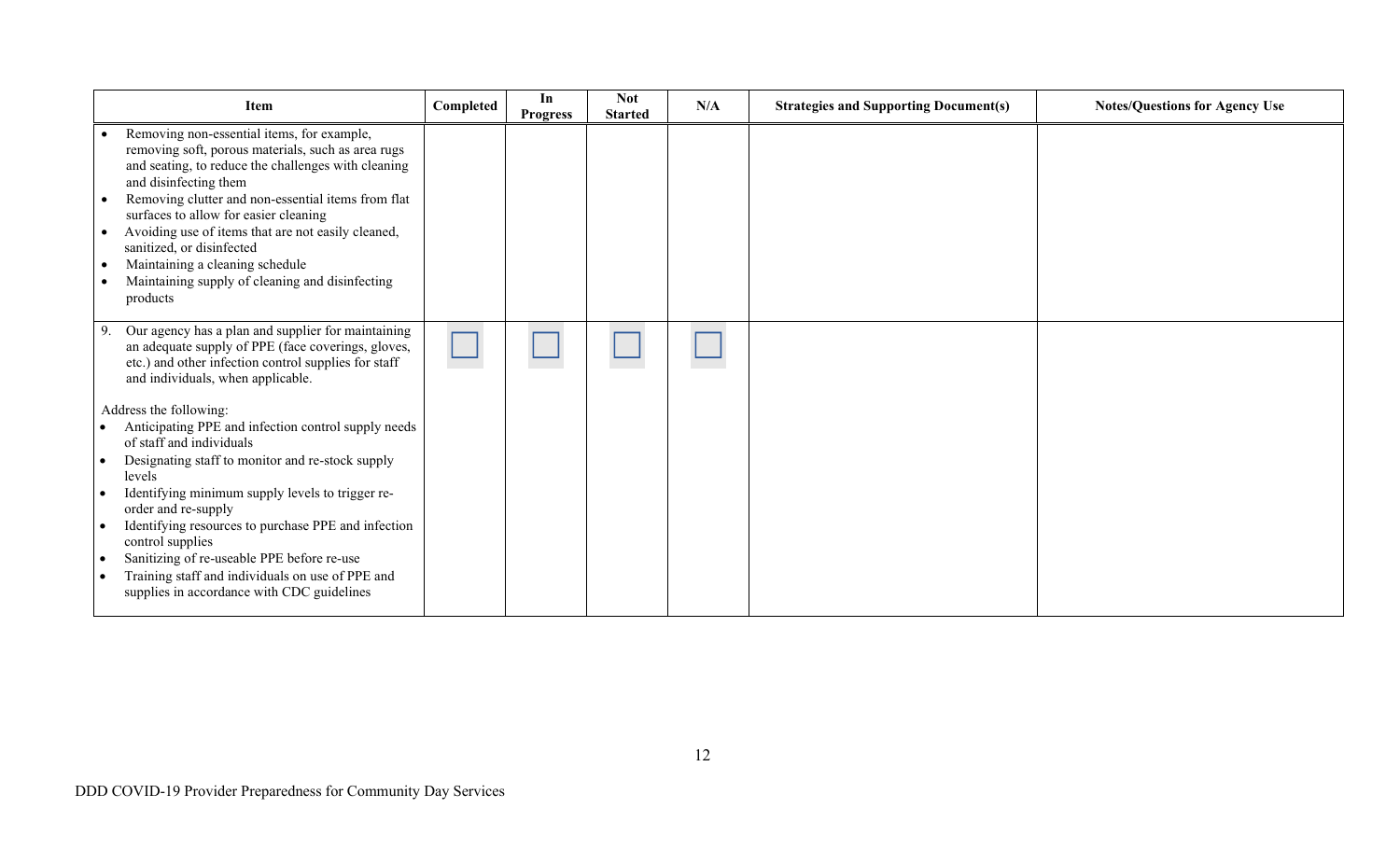| <b>Person-Centered Planning</b>                                                                                                                                                                                                                                                                                                                                                                                                |           |                       |                              |     |                                              |                                       |  |
|--------------------------------------------------------------------------------------------------------------------------------------------------------------------------------------------------------------------------------------------------------------------------------------------------------------------------------------------------------------------------------------------------------------------------------|-----------|-----------------------|------------------------------|-----|----------------------------------------------|---------------------------------------|--|
| Person-centered planning is the process through which the participant's needs, goals, and preferences are identified and through which the participant may exercise choice and<br>control. Person-centered planning is especially important during the coordination and phasing-in of services as participant's needs, goals, preferences and family situations may<br>change, may have changed and/or may continue to change. |           |                       |                              |     |                                              |                                       |  |
| Item                                                                                                                                                                                                                                                                                                                                                                                                                           | Completed | In<br><b>Progress</b> | <b>Not</b><br><b>Started</b> | N/A | <b>Strategies and Supporting Document(s)</b> | <b>Notes/Questions for Agency Use</b> |  |
| Our agency has contacted each participant and/or<br>family/guardian, and the ISC to discuss our plan to<br>reopen and resume services and the participant's<br>transition and phase-in of services in the facility<br>and/or community.                                                                                                                                                                                        |           |                       |                              |     |                                              |                                       |  |
| Address the following:<br>Using the "Illinois Risk Benefit Tool"<br>Concerns and comfort level with resuming services<br>in the facility and/or community<br>Timeframe for resuming services in the facility<br>and/or community<br>Pace the transition for re-entry to accommodate<br>individuals' goals and interests                                                                                                        |           |                       |                              |     |                                              |                                       |  |
| Our agency has a process to assess the needs of<br>each participant for consideration in planning the<br>transition and phase-in from home or congregate<br>residential settings to day services. Our process<br>involves engagement with the individual, family,<br>guardian, caregiver, other service provider(s) and<br>case manager.                                                                                       |           |                       |                              |     |                                              |                                       |  |
| Address the following:<br>Individual's health status and risk level for COVID-<br>19 (e.g. underlying medical conditions or<br>circumstances)<br>Any important changes that may have occurred<br>during time away from the center or community<br>Any changes or updates to the individual's<br>preferences, activities, and the PP and IS that may<br>affect services (e.g., new goals, new skills, new<br>needs)             |           |                       |                              |     |                                              |                                       |  |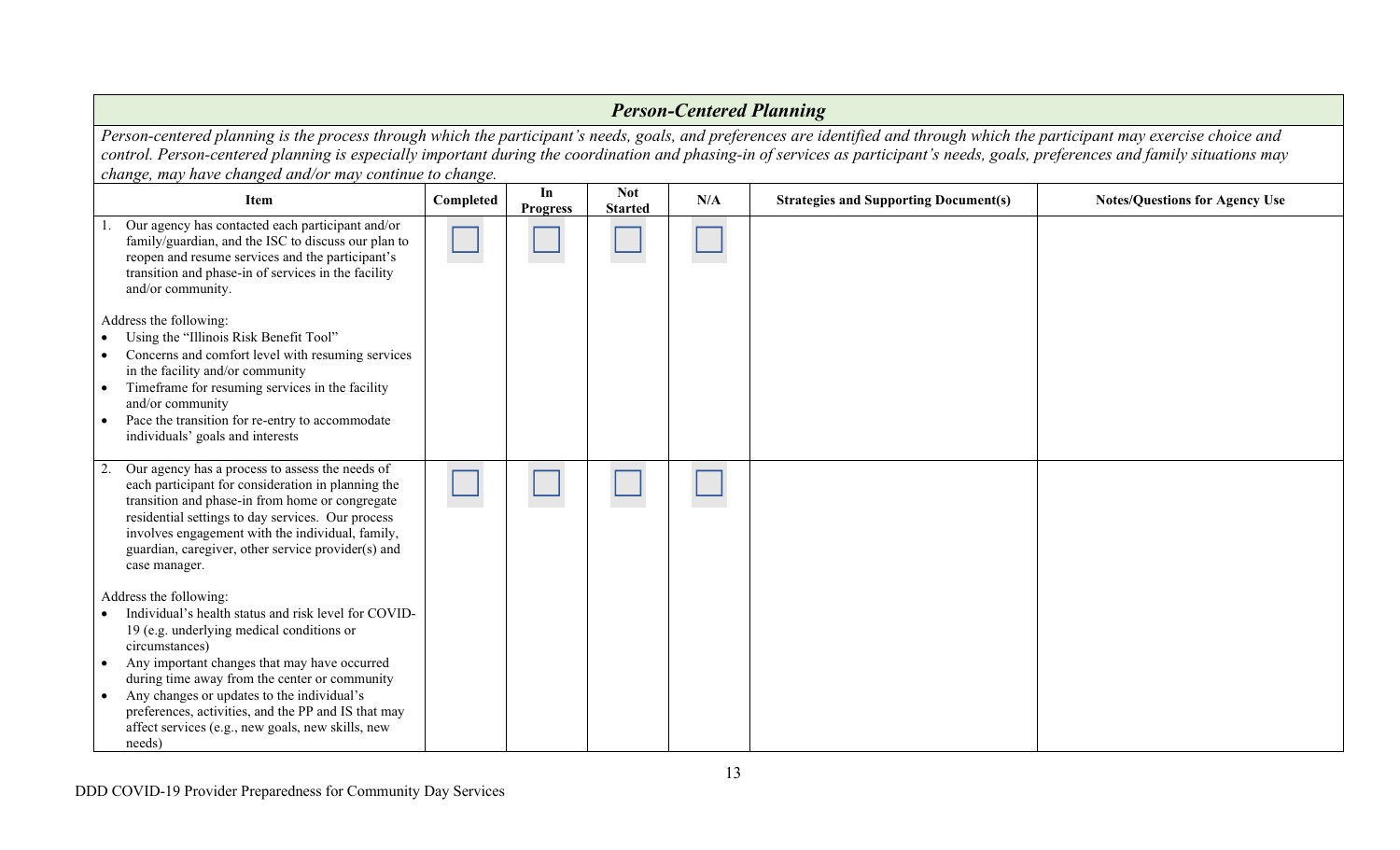| Item                                                                                                                                                                                                     | Completed | In<br><b>Progress</b> | <b>Not</b><br><b>Started</b> | N/A | <b>Strategies and Supporting Document(s)</b> | <b>Notes/Questions for Agency Use</b> |
|----------------------------------------------------------------------------------------------------------------------------------------------------------------------------------------------------------|-----------|-----------------------|------------------------------|-----|----------------------------------------------|---------------------------------------|
| Flexibility of staff availability to meet the needs of<br>the individual                                                                                                                                 |           |                       |                              |     |                                              |                                       |
| Our agency has updated the contact information for<br>3<br>individuals, family members, guardians, caregivers,<br>other service providers and/or case managers.                                          |           |                       |                              |     |                                              |                                       |
| Our agency has developed a plan and materials to<br>4.<br>communicate program changes to individuals,<br>families, guardians, caregivers, other service<br>providers and case managers prior to opening. |           |                       |                              |     |                                              |                                       |
| Address the following:                                                                                                                                                                                   |           |                       |                              |     |                                              |                                       |
| How programming has changed to keep individuals<br>safe                                                                                                                                                  |           |                       |                              |     |                                              |                                       |
| What to expect from a transition from home or<br>residential setting to day services                                                                                                                     |           |                       |                              |     |                                              |                                       |
| How the transition will be managed<br>$\bullet$                                                                                                                                                          |           |                       |                              |     |                                              |                                       |
| Safety precautions to be implemented in the setting<br>to keep everyone safe and healthy                                                                                                                 |           |                       |                              |     |                                              |                                       |
| Instructions such as staying home if sick                                                                                                                                                                |           |                       |                              |     |                                              |                                       |
|                                                                                                                                                                                                          |           |                       |                              |     |                                              |                                       |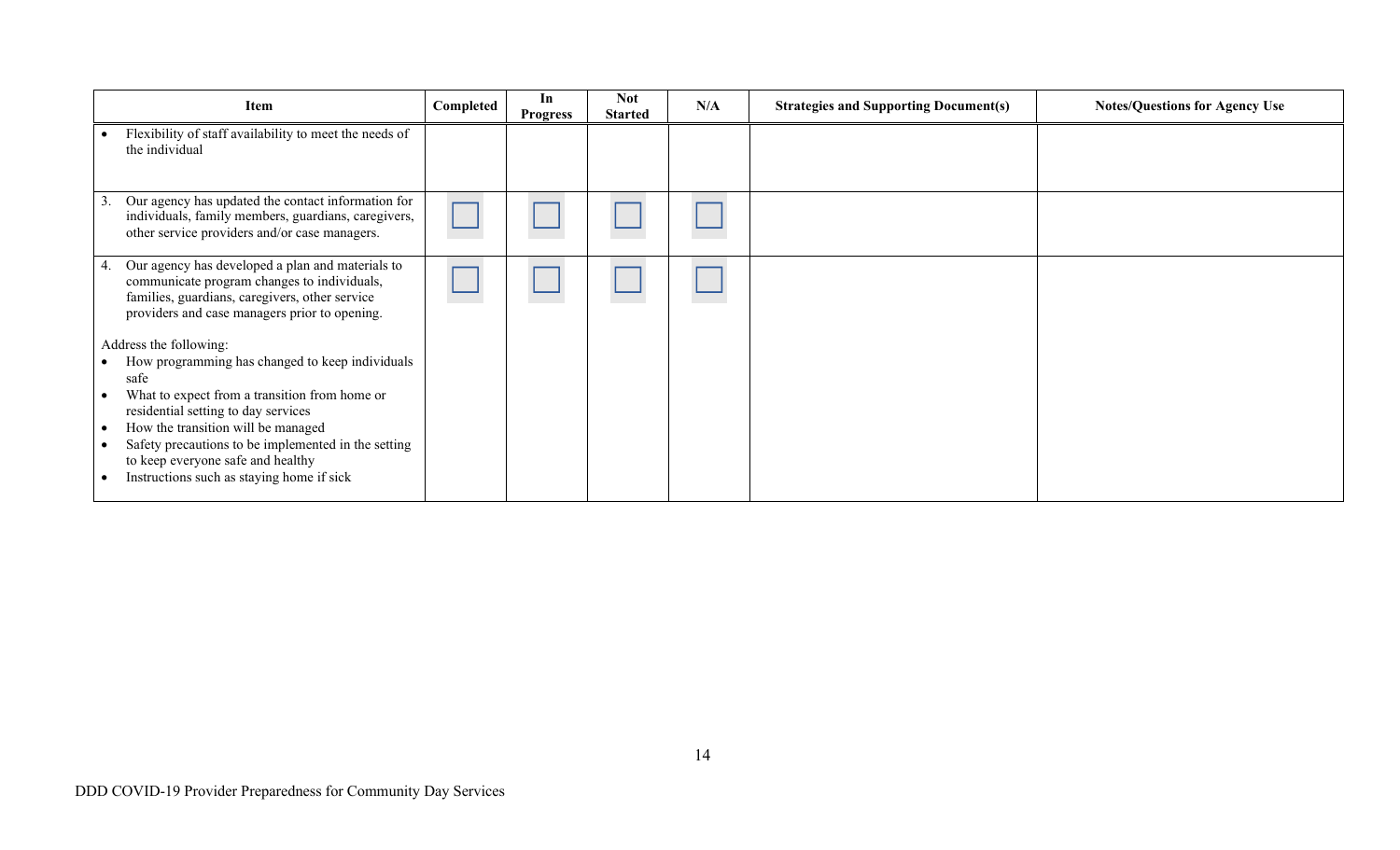| <b>Training and Support</b>                                                                                                                                                                                                                                                                                                                                                                        |           |                       |                              |     |                                              |                                       |  |  |
|----------------------------------------------------------------------------------------------------------------------------------------------------------------------------------------------------------------------------------------------------------------------------------------------------------------------------------------------------------------------------------------------------|-----------|-----------------------|------------------------------|-----|----------------------------------------------|---------------------------------------|--|--|
| Training and support are essential to implementing and sustaining procedures through continuous monitoring and quality assurance. They help build the foundation for a shared<br>understanding of the processes developed to help assure the health and safety of everyone. Training and support should be available and provided to staff, individuals, and<br>family/caregivers when applicable. |           |                       |                              |     |                                              |                                       |  |  |
| <b>Item</b>                                                                                                                                                                                                                                                                                                                                                                                        | Completed | In<br><b>Progress</b> | <b>Not</b><br><b>Started</b> | N/A | <b>Strategies and Supporting Document(s)</b> | <b>Notes/Questions for Agency Use</b> |  |  |
| Staff are trained in essential pandemic operational<br>protocols prior to delivering day services.                                                                                                                                                                                                                                                                                                 |           |                       |                              |     |                                              |                                       |  |  |
| Staff and individuals are trained at the earliest<br>opportunity in hygiene, social distancing, use of PPE,<br>cleaning, and recognizing symptoms of COVID-19 prior<br>to or following the opening of day services.                                                                                                                                                                                |           |                       |                              |     |                                              |                                       |  |  |
| Training may be provided in-person or via technology,<br>such as use of videos or other media from trusted public<br>domains. Training will be reinforced on an as needed<br>basis.                                                                                                                                                                                                                |           |                       |                              |     |                                              |                                       |  |  |
| At a minimum, training must include, but not limited to:<br><b>Emergency Preparedness Plan</b><br>Proper hand hygiene<br>Social distancing<br>Proper use of PPE (e.g. putting on, taking off)<br>Use of cleaning and disinfecting products<br>Recognizing the signs and symptoms of COVID-19                                                                                                       |           |                       |                              |     |                                              |                                       |  |  |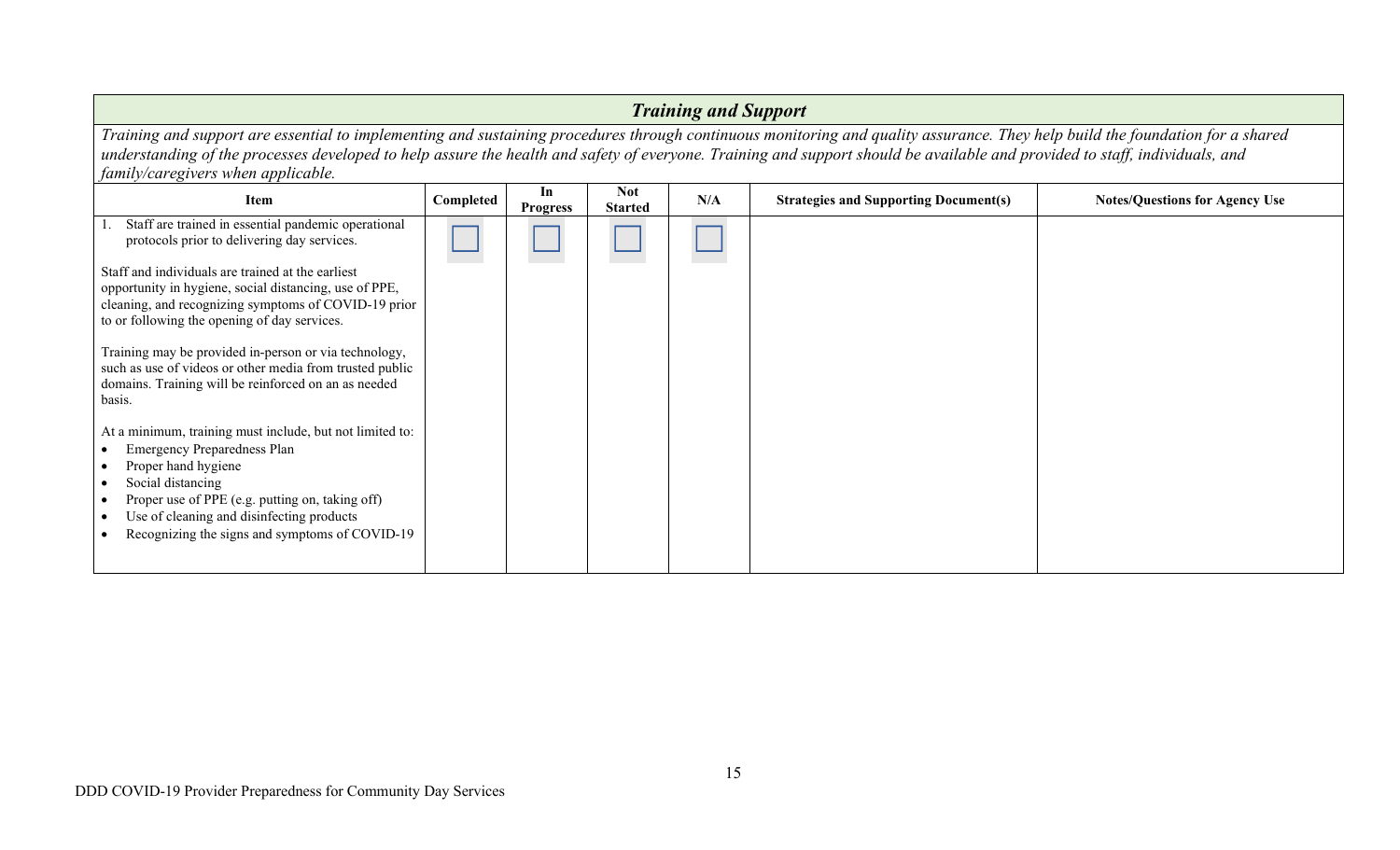| Item                                                                                                                                                                                                                                                                                                                                                                                                                                                                                                                                                                                           | Completed | In<br><b>Progress</b> | <b>Not</b><br><b>Started</b> | N/A | <b>Strategies and Supporting Document(s)</b> | <b>Notes/Questions for Agency Use</b> |
|------------------------------------------------------------------------------------------------------------------------------------------------------------------------------------------------------------------------------------------------------------------------------------------------------------------------------------------------------------------------------------------------------------------------------------------------------------------------------------------------------------------------------------------------------------------------------------------------|-----------|-----------------------|------------------------------|-----|----------------------------------------------|---------------------------------------|
| Staff and individual trainings are documented.<br>2.<br>Address the following:<br>Maintaining documentation of staff training<br>Ensuring competency of training when applicable<br>- 0<br>Agencies should be able to access these records<br>during monitoring visits/audits/reviews.                                                                                                                                                                                                                                                                                                         |           |                       |                              |     |                                              |                                       |
| Our agency has a plan to support staff, individuals,<br>$\mathfrak{Z}$<br>and families/caregivers in the following areas:<br>Assessing and addressing staff questions and<br>$\bullet$<br>concerns regarding returning to work<br>Communicating health and safety measures in place<br>for staff and individuals<br>Encouraging anyone who is sick to stay home<br>$\bullet$<br>Planning when a staff or individual gets sick<br>$\bullet$<br>CDC Business and Workplaces. Plan, Prepare, and<br>Respond:<br>https://www.cdc.gov/coronavirus/2019-<br>ncov/community/organizations/businesses- |           |                       |                              |     |                                              |                                       |
| employers.html<br>https://www.cdc.gov/coronavirus/2019-<br>ncov/community/mental-health-non-healthcare.html<br>https://emergency.cdc.gov/coping/index.asp<br>OSHA Guidance on Preparing Workplaces for COVID-<br>19:<br>https://www.osha.gov/Publications/OSHA3990.pdf                                                                                                                                                                                                                                                                                                                         |           |                       |                              |     |                                              |                                       |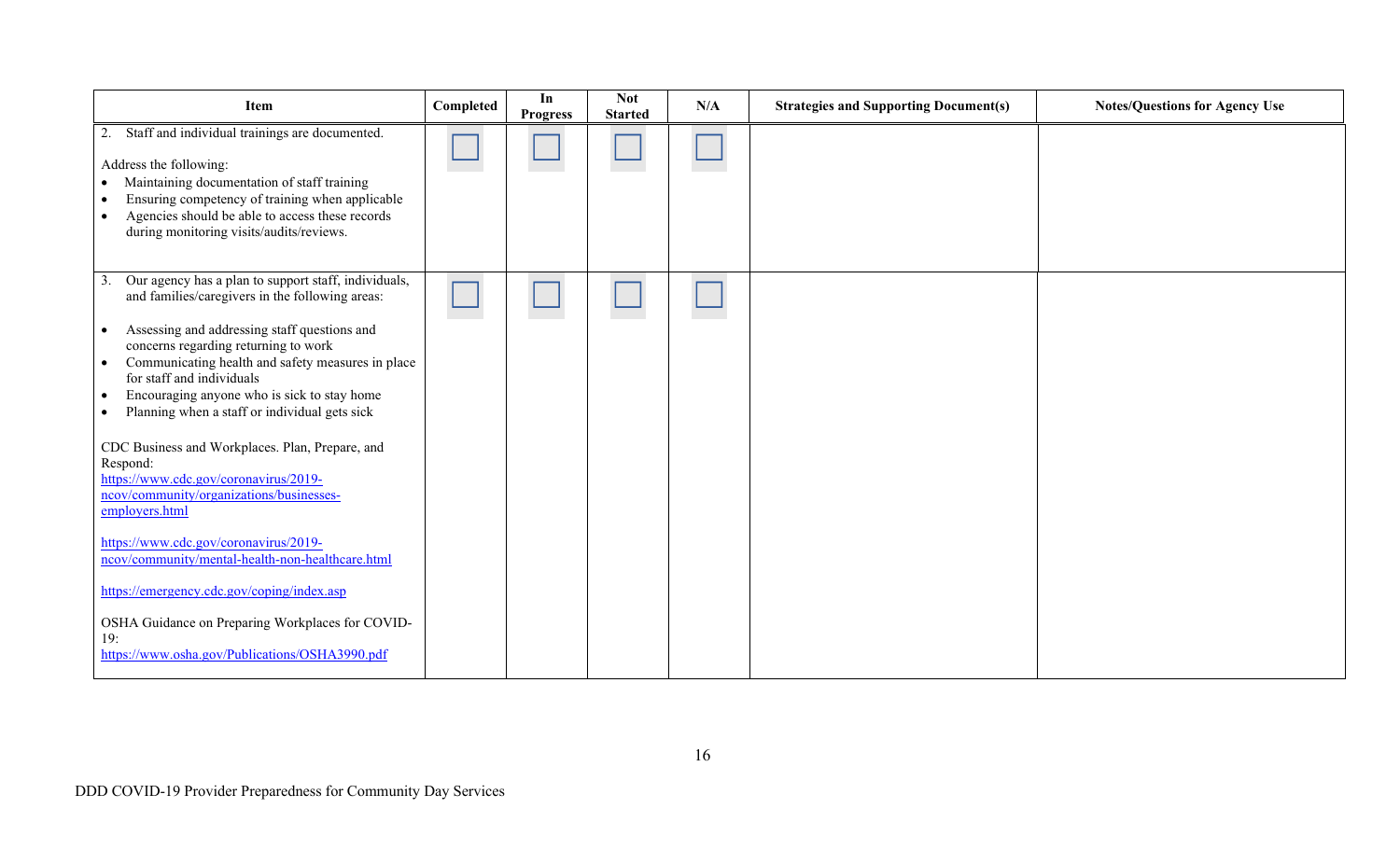#### *Community-Based Services Individuals may need additional supports and training to navigate the community safely, such as learning to practice social distancing and infection control. The statements and considerations listed below focus primarily on issues that are specific to small groups; however, many are applicable and should be considered for all services in the community whether delivered as 1:1 or in small groups.* **Supports in the Community Item Completed In Progress Not Notes/Questions for Agency Use**<br>Started **N/A Strategies and Supporting Document(s) Notes/Questions for Agency Use** 1. Our agency has a system to assess the community locations where individuals have typically received community-based services to identify strategies for supporting individuals in accordance with CDC guidelines. Address the following: • Availability of/access to community resources and settings; for example, the library is open, but hours and number of visitors are limited • Availability of/access to public restrooms • Proper hand hygiene • Ability to maintain social distancing, such as whether the individuals are able to practice social distancing or if the setting presents challenges for a small group • Proper use of PPE, including the length of time individuals can wear a face covering during community activities • Modifying staff to individual ratios and/or size of small groups • Adjusting or staggering scheduled activities Flexible scheduling of options for individual choice based on community activities that may change with short notice ☐ ☐ ☐ ☐